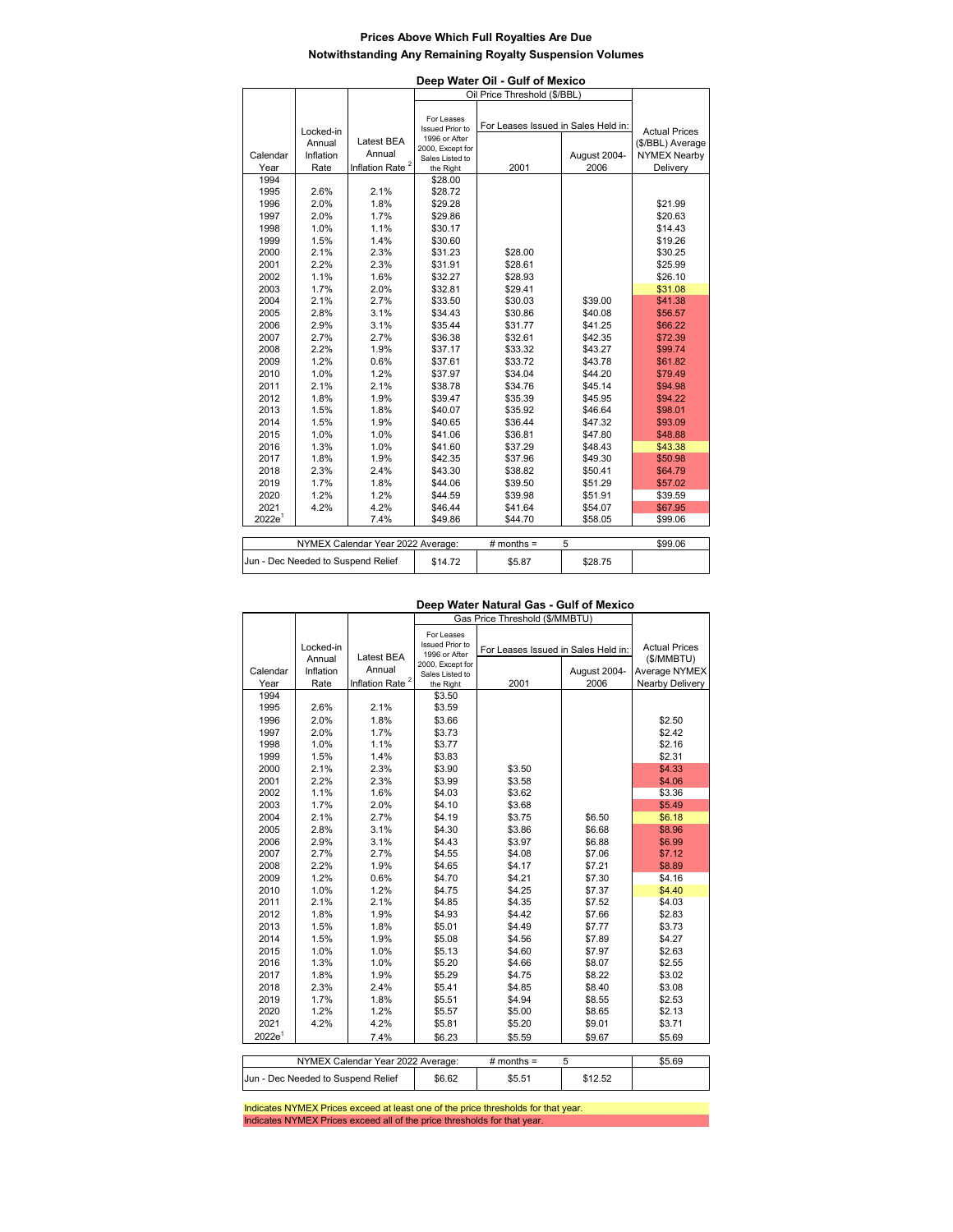## **Prices Above Which Full Royalties Are Due Notwithstanding Any Remaining Royalty Suspension Volumes**

|                                                        |           |                             |                                   | Gas Price Threshold (\$/MMBTU)<br>In water 0-200 meters deep |        |                                     |                        |
|--------------------------------------------------------|-----------|-----------------------------|-----------------------------------|--------------------------------------------------------------|--------|-------------------------------------|------------------------|
|                                                        | Locked-in |                             |                                   |                                                              |        | Relief Under Lease Terms for Leases | <b>Actual Prices</b>   |
|                                                        | Annual    | Latest BEA                  | Relief Under 30<br>CFR 203.36 and | Relief Under 30 CFR<br>203.47 (circa 2004)                   |        | Issued in Sales Held in:            | (\$/MMBTU)             |
| Calendar                                               | Inflation | Annual                      | 203.48 (circa                     | Except for Sales Listed Sale 178 March                       |        | Sales held in                       | Average NYMEX          |
| Year                                                   | Rate      | Inflation Rate <sup>2</sup> | 2008) $^a$                        | to the Right: b                                              | 2001   | 2001-2003 <sup>c</sup>              | <b>Nearby Delivery</b> |
| 2000                                                   |           |                             |                                   |                                                              | \$3.50 | \$5.00                              | \$4.33                 |
| 2001                                                   | 2.2%      | 2.3%                        |                                   |                                                              | \$3.58 | \$5.11                              | \$4.06                 |
| 2002                                                   | 1.1%      | 1.6%                        |                                   |                                                              | \$3.62 | \$5.17                              | \$3.36                 |
| 2003                                                   | 1.7%      | 2.0%                        |                                   |                                                              | \$3.68 | \$5.25                              | \$5.49                 |
| 2004                                                   | 2.1%      | 2.7%                        |                                   | \$9.34                                                       | \$3.75 | \$5.36                              | \$6.18                 |
| 2005                                                   | 2.8%      | 3.1%                        |                                   | \$9.60                                                       | \$3.86 | \$5.51                              | \$8.96                 |
| 2006                                                   | 2.9%      | 3.1%                        |                                   | \$9.88                                                       | \$3.97 | \$5.67                              | \$6.99                 |
| 2007                                                   | 2.7%      | 2.7%                        | \$4.55                            | \$10.14                                                      | \$4.08 | \$5.82                              | \$7.12                 |
| 2008                                                   | 2.2%      | 1.9%                        | \$4.65                            | \$10.36                                                      | \$4.17 | \$5.95                              | \$8.89                 |
| 2009                                                   | 1.2%      | 0.6%                        | \$4.70                            | \$10.49                                                      | \$4.21 | \$6.02                              | \$4.16                 |
| 2010                                                   | 1.0%      | 1.2%                        | \$4.75                            | \$10.58                                                      | \$4.25 | \$6.08                              | \$4.40                 |
| 2011                                                   | 2.1%      | 2.1%                        | \$4.85                            | \$10.81                                                      | \$4.35 | \$6.21                              | \$4.03                 |
| 2012                                                   | 1.8%      | 1.9%                        | \$4.94                            | \$11.00                                                      | \$4.42 | \$6.32                              | \$2.83                 |
| 2013                                                   | 1.5%      | 1.8%                        | \$5.01                            | \$11.17                                                      | \$4.49 | \$6.41                              | \$3.73                 |
| 2014                                                   | 1.5%      | 1.9%                        | \$5.08                            | \$11.33                                                      | \$4.56 | \$6.51                              | \$4.27                 |
| 2015                                                   | 1.0%      | 1.0%                        | \$5.14                            | \$11.45                                                      | \$4.60 | \$6.57                              | \$2.63                 |
| 2016                                                   | 1.3%      | 1.0%                        | \$5.20                            | \$11.60                                                      | \$4.66 | \$6.66                              | \$2.55                 |
| 2017                                                   | 1.8%      | 1.9%                        | \$5.30                            | \$11.81                                                      | \$4.75 | \$6.78                              | \$3.02                 |
| 2018                                                   | 2.3%      | 2.4%                        | \$5.42                            | \$12.07                                                      | \$4.85 | \$6.93                              | \$3.08                 |
| 2019                                                   | 1.7%      | 1.8%                        | \$5.51                            | \$12.28                                                      | \$4.94 | \$7.05                              | \$2.53                 |
| 2020                                                   | 1.2%      | 1.2%                        | \$5.58                            | \$12.43                                                      | \$5.00 | \$7.14                              | \$2.13                 |
| 2021                                                   | 4.2%      | 4.2%                        | \$5.81                            | \$12.95                                                      | \$5.20 | \$7.44                              | \$3.71                 |
| 2022e <sup>1</sup>                                     |           | 7.4%                        | \$6.24                            | \$13.90                                                      | \$5.59 | \$7.98                              | \$5.69                 |
|                                                        |           |                             |                                   |                                                              |        |                                     |                        |
| 5<br>NYMEX Calendar Year 2022 Average:<br># months $=$ |           |                             |                                   |                                                              |        |                                     | \$5.69                 |

 $1$ The 2022 estimates (2022e) are calculated by applying a weighted average of the latest BEA quarterly implicit price deflator estimates to the 2021 price thresholds.

\$6.63 | \$19.77 | \$5.51 | \$9.62

<sup>a</sup> For well depths ≥ 20,000 ft in water 0-400 meters deep, and for well depths ≥ 15,000 ft in water 200-400 meters deep. Prices may differ slightly from above table due to an EPAct starting price of \$4.55 and full precision calculations.  $2$  On July 29, 2021, the BEA revised current-dollar GDP and some GDP components. These revisions are reflected in the Latest BEA Annual Inflation Rates.

**b** Including 2001-2003 Leases that Converted to RSV Terms in Regulations

 $\degree$  Except Sale 178, March 2001

Jun - Dec Needed to Suspend Relief

Indicates NYMEX Prices exceed at least one of the price thresholds for that year. Indicates NYMEX Prices exceed all of the price thresholds for that year.

Updated: 6/9/2022

Notes: Latest BEA Annual Inflation Rates (Base 2012) Derived From: Section 1 - Domestic Product and Income, Table 1.1.9